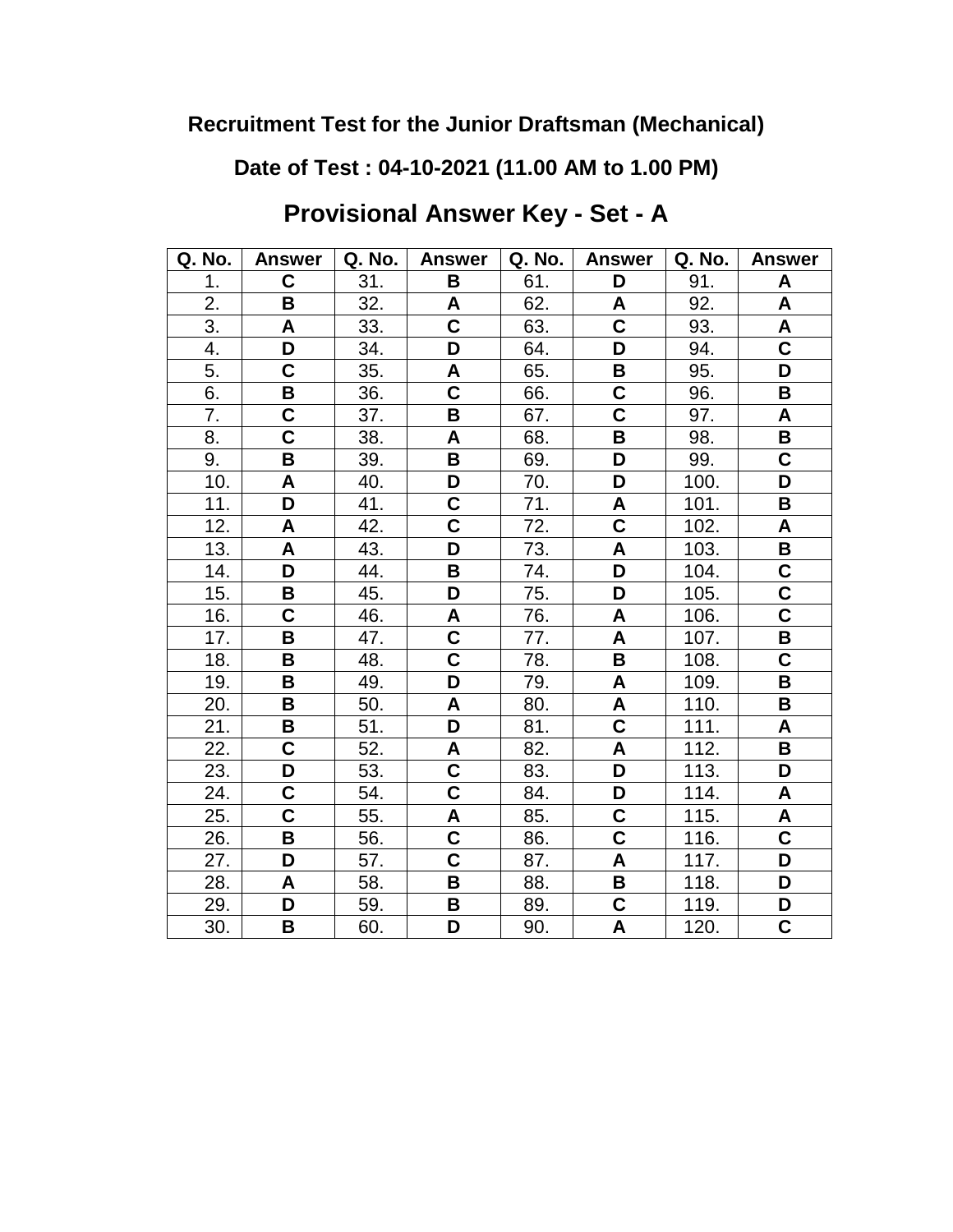## **Date of Test : 04-10-2021 (11.00 AM to 1.00 PM)**

| Q. No. | <b>Answer</b>             | Q. No. | <b>Answer</b>           | Q. No. | <b>Answer</b>           | Q. No. | <b>Answer</b>           |
|--------|---------------------------|--------|-------------------------|--------|-------------------------|--------|-------------------------|
| 1.     | B                         | 31.    | D                       | 61.    | A                       | 91.    | C                       |
| 2.     | A                         | 32.    | A                       | 62.    | A                       | 92.    | B                       |
| 3.     | $\overline{\mathbf{C}}$   | 33.    | C                       | 63.    | A                       | 93.    | A                       |
| 4.     | D                         | 34.    | D                       | 64.    | $\overline{\mathsf{C}}$ | 94.    | D                       |
| 5.     | $\boldsymbol{\mathsf{A}}$ | 35.    | B                       | 65.    | D                       | 95.    | $\mathbf C$             |
| 6.     | $\overline{\mathbf{C}}$   | 36.    | C                       | 66.    | В                       | 96.    | B                       |
| 7.     | $\overline{\mathbf{B}}$   | 37.    | $\overline{\mathsf{c}}$ | 67.    | A                       | 97.    | $\overline{\mathsf{C}}$ |
| 8.     | A                         | 38.    | B                       | 68.    | B                       | 98.    | $\overline{\textbf{C}}$ |
| 9.     | B                         | 39.    | D                       | 69.    | $\overline{\mathsf{C}}$ | 99.    | B                       |
| 10.    | D                         | 40.    | D                       | 70.    | D                       | 100.   | A                       |
| 11.    | $\overline{\mathbf{C}}$   | 41.    | A                       | 71.    | B                       | 101.   | D                       |
| 12.    | $\mathbf C$               | 42.    | $\overline{\mathbf{C}}$ | 72.    | A                       | 102.   | A                       |
| 13.    | D                         | 43.    | A                       | 73.    | B                       | 103.   | A                       |
| 14.    | B                         | 44.    | D                       | 74.    | $\mathbf C$             | 104.   | D                       |
| 15.    | D                         | 45.    | D                       | 75.    | $\overline{\mathsf{C}}$ | 105.   | B                       |
| 16.    | A                         | 46.    | A                       | 76.    | $\overline{\mathsf{c}}$ | 106.   | C                       |
| 17.    | $\overline{\mathbf{C}}$   | 47.    | A                       | 77.    | B                       | 107.   | $\mathbf B$             |
| 18.    | $\overline{\textbf{C}}$   | 48.    | B                       | 78.    | $\overline{\mathsf{C}}$ | 108.   | B                       |
| 19.    | D                         | 49.    | A                       | 79.    | B                       | 109.   | B                       |
| 20.    | A                         | 50.    | A                       | 80.    | B                       | 110.   | B                       |
| 21.    | D                         | 51.    | $\overline{\textbf{c}}$ | 81.    | A                       | 111.   | В                       |
| 22.    | A                         | 52.    | A                       | 82.    | $\overline{\mathsf{B}}$ | 112.   | $\overline{\textbf{C}}$ |
| 23.    | $\overline{\mathbf{C}}$   | 53.    | D                       | 83.    | D                       | 113.   | D                       |
| 24.    | C                         | 54.    | D                       | 84.    | A                       | 114.   | C                       |
| 25.    | A                         | 55.    | C                       | 85.    | A                       | 115.   | $\overline{\mathsf{C}}$ |
| 26.    | $\overline{\mathbf{C}}$   | 56.    | C                       | 86.    | $\overline{\mathsf{C}}$ | 116.   | B                       |
| 27.    | $\overline{\mathsf{C}}$   | 57.    | A                       | 87.    | D                       | 117.   | D                       |
| 28.    | B                         | 58.    | B                       | 88.    | D                       | 118.   | A                       |
| 29.    | В                         | 59.    | C                       | 89.    | D                       | 119.   | D                       |
| 30.    | D                         | 60.    | A                       | 90.    | $\overline{\textbf{C}}$ | 120.   | B                       |

# **Provisional Answer Key - Set - B**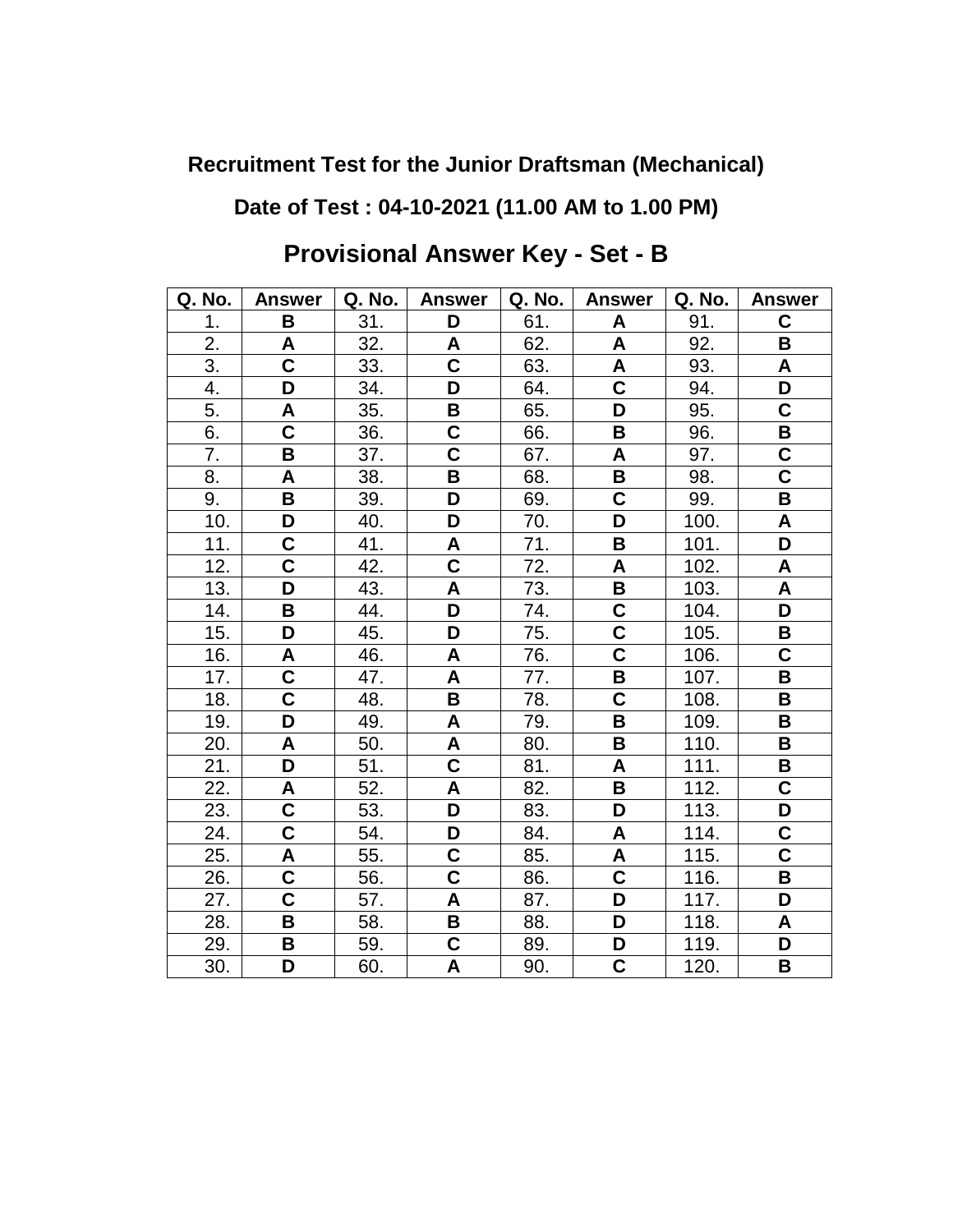**Date of Test : 04-10-2021 (11.00 AM to 1.00 PM)**

**Provisional Answer Key - Set - C**

| Q. No.           | <b>Answer</b>           | Q. No. | <b>Answer</b>             | Q. No. | <b>Answer</b>           | Q. No. | <b>Answer</b>             |
|------------------|-------------------------|--------|---------------------------|--------|-------------------------|--------|---------------------------|
| 1.               | D                       | 31.    | A                         | 61.    | C                       | 91.    | B                         |
| 2.               | A                       | 32.    | A                         | 62.    | B                       | 92.    | A                         |
| $\overline{3}$ . | $\overline{\mathsf{c}}$ | 33.    | A                         | 63.    | A                       | 93.    | $\overline{\mathbf{C}}$   |
| 4.               | D                       | 34.    | $\mathbf C$               | 64.    | D                       | 94.    | D                         |
| 5.               | B                       | 35.    | D                         | 65.    | $\overline{\mathsf{c}}$ | 95.    | $\boldsymbol{\mathsf{A}}$ |
| 6.               | $\overline{\mathbf{C}}$ | 36.    | B                         | 66.    | $\overline{\mathsf{B}}$ | 96.    | $\overline{\mathsf{c}}$   |
| 7.               | $\overline{\mathsf{c}}$ | 37.    | $\boldsymbol{\mathsf{A}}$ | 67.    | $\overline{\textbf{C}}$ | 97.    | $\, {\bf B}$              |
| 8.               | B                       | 38.    | B                         | 68.    | $\overline{\textbf{c}}$ | 98.    | A                         |
| 9.               | D                       | 39.    | C                         | 69.    | B                       | 99.    | В                         |
| 10.              | D                       | 40.    | D                         | 70.    | A                       | 100.   | D                         |
| 11.              | A                       | 41.    | B                         | 71.    | D                       | 101.   | $\mathbf C$               |
| 12.              | $\overline{\mathsf{c}}$ | 42.    | $\boldsymbol{\mathsf{A}}$ | 72.    | A                       | 102.   | $\overline{\mathsf{c}}$   |
| 13.              | A                       | 43.    | B                         | 73.    | A                       | 103.   | D                         |
| 14.              | D                       | 44.    | C                         | 74.    | D                       | 104.   | В                         |
| 15.              | D                       | 45.    | $\overline{\mathsf{C}}$   | 75.    | $\overline{\mathbf{B}}$ | 105.   | D                         |
| 16.              | A                       | 46.    | $\overline{\textbf{C}}$   | 76.    | $\overline{\textbf{C}}$ | 106.   | A                         |
| 17.              | A                       | 47.    | B                         | 77.    | B                       | 107.   | $\overline{\mathbf{C}}$   |
| 18.              | B                       | 48.    | $\mathbf C$               | 78.    | B                       | 108.   | $\mathbf C$               |
| 19.              | A                       | 49.    | B                         | 79.    | B                       | 109.   | D                         |
| 20.              | A                       | 50.    | B                         | 80.    | $\overline{\mathbf{B}}$ | 110.   | $\boldsymbol{\mathsf{A}}$ |
| 21.              | $\overline{\mathsf{c}}$ | 51.    | A                         | 81.    | В                       | 111.   | D                         |
| 22.              | A                       | 52.    | B                         | 82.    | C                       | 112.   | A                         |
| 23.              | D                       | 53.    | D                         | 83.    | D                       | 113.   | $\overline{\mathbf{C}}$   |
| 24.              | D                       | 54.    | A                         | 84.    | $\overline{\textbf{C}}$ | 114.   | $\overline{\mathsf{c}}$   |
| 25.              | C                       | 55.    | A                         | 85.    | $\overline{\textbf{c}}$ | 115.   | A                         |
| 26.              | $\overline{\mathbf{c}}$ | 56.    | $\overline{\mathsf{c}}$   | 86.    | B                       | 116.   | $\overline{\mathbf{C}}$   |
| 27.              | A                       | 57.    | D                         | 87.    | D                       | 117.   | $\overline{\mathbf{C}}$   |
| 28.              | B                       | 58.    | D                         | 88.    | A                       | 118.   | B                         |
| 29.              | $\overline{\mathbf{C}}$ | 59.    | D                         | 89.    | D                       | 119.   | B                         |
| 30.              | A                       | 60.    | $\overline{\mathsf{C}}$   | 90.    | $\overline{\mathsf{B}}$ | 120.   | D                         |